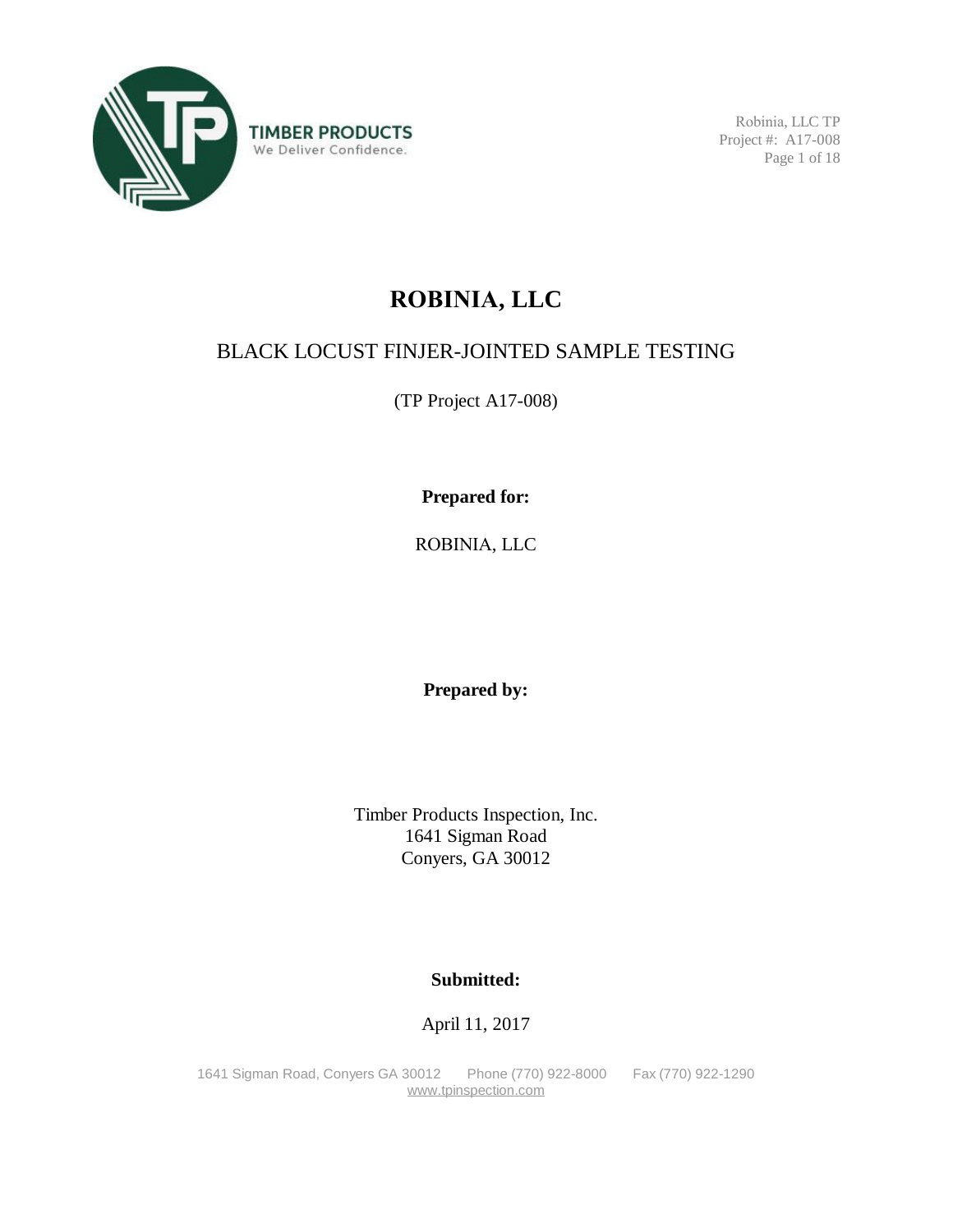### **Robinia, LLC**

### Black Locust Finger-Jointed Sample Testing

#### (TP Project A17-008)

#### **Introduction**

Timber Products Inspection, Inc. (TP), at the request of Robinia, LLC, has provided testing services on 3/4-in thick Black Locust finger-jointed samples to determine the compression-parallel-to-grain, compression-perpendicular-to-grain, shear parallel to grain and bending properties. All testing was performed at TP's laboratory in Conyers, GA.

#### **Test Materials**

As shown in Table 1, 13 pre-cut specimens for compression parallel to grain test and 12 pre-cut specimens for each of compression perpendicular to grain and shear parallel to grain test were received for testing. These specimens were cut from 3/4" thick black locust finger-jointed boards. 7 bending specimens were cut at TP's lab by TP personnel from the 5 finger-jointed boards (3/4" x 4" x 59") received separately. Each specimen had 1 finger joint in the middle.

| Test                                  | Size $(Th. x W x L)$      | Condition      | Number of Specimens |
|---------------------------------------|---------------------------|----------------|---------------------|
| Compression parallel to<br>grain      | $3/4''$ x $3/4''$ x $4''$ | dry            | 13                  |
| Compression perpendicular<br>to grain | $3/4''$ x 2" x 6"         | dry            | 12                  |
| Shear parallel to grain               | $3/4''$ x 2" x 2 $1/2''$  | dry            |                     |
| Bending                               | $3/4$ " x 4" x 20"        | $\frac{dr}{ }$ |                     |

#### Table 1. Test specimens

#### **Test Procedures**

The compression-parallel-to-grain, compression-perpendicular-to-grain and shear parallel to grain tests were performed in a 75° F, 50% RH environment in accordance with the principles of appropriate sections of ASTM D 143-14.

The compression-parallel-to-grain specimens were tested in accordance with the principles of ASTM D143 Section 9 except for the size was smaller due to sample size submitted for testing. Each specimen was trimmed prior to testing to ensure that the end grain surfaces were parallel to each other and at right angle to the longitudinal surfaces. Each sample was weighed and section measurements and specimen length were recorded. A Tinius Olsen machine was used for the testing. The loading was axial compression. The sample was loaded until failure occurred. After testing, the maximum load was recorded and the compressive (crushing) strength was calculated. Figure 1 shows a compression-parallel-to-grain test was being conducted.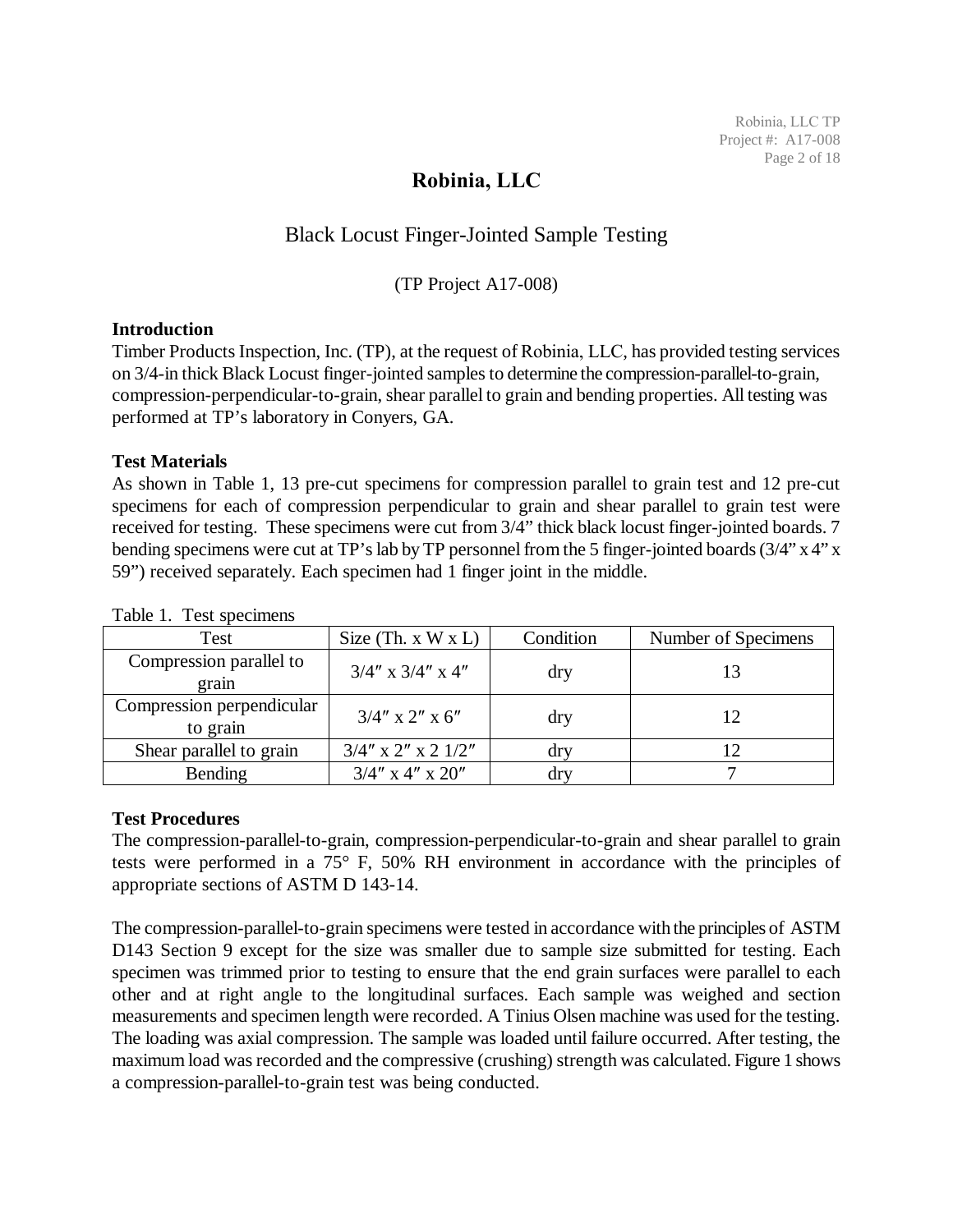Robinia, LLC TP Project #: A17-008 Page 3 of 18



Figure 1. Compression parallel-to-grain test being conducted

The compression-perpendicular-to-grain specimens were tested in accordance with the principles of ASTM D143 Section 12 except for the size was smaller due to sample size submitted for testing. A Tinius Olsen machine was used for the testing. Each specimen was weighed and actual height, width, and length measurements were taken. The load was applied through a metal bearing plate 2 in. in width, placed across the upper surface of the specimen at equal distance from the ends and at right angles to the length. The specimen was placed so that the load was applied through the bearing plate to a radial surface. The speed of testing was 0.012 in/min. Compression readings were taken using a digital indicator, and the load-compression data were recorded. Figure 2 shows a compressionperpendicular-to-grain test was being conducted.

The shear specimens were tested in accordance with the principles of ASTM D143 Section 14 except for the size was smaller due to sample size submitted for testing. A Tinius Olsen machine was used for the testing. Figure 3 shows a shear-parallel-to-grain test was being conducted.

The bending specimens were tested in accordance with the principles of ASTM D4761-13 Section 7. A Tinius Olsen machine was used for the testing. The loading was center-point loading. The spanwas 18 in. with 1 in. overhang at each end. Figure 4 shows a flat-wise bending test was being conducted.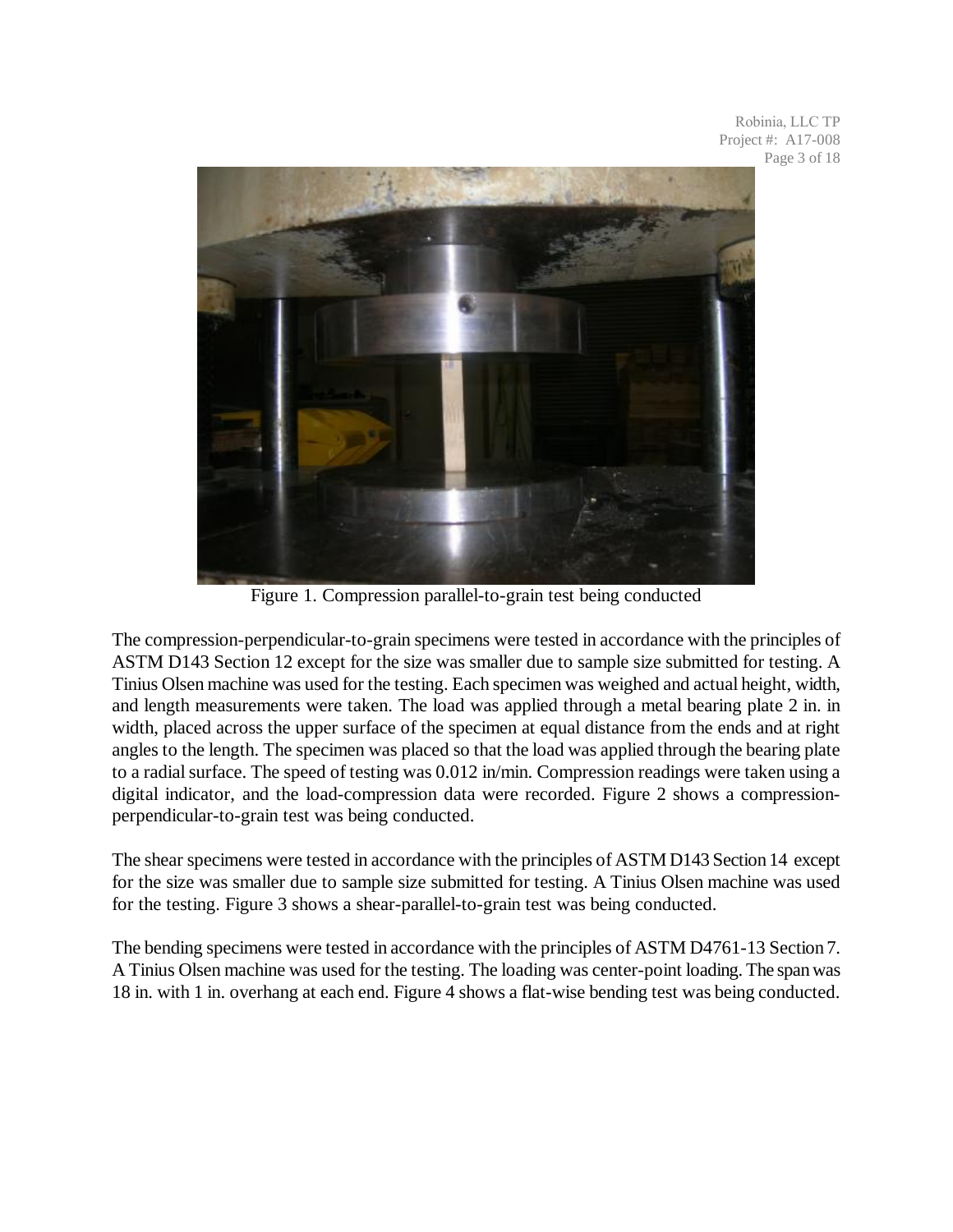Robinia, LLC TP Project #: A17-008 Page 4 of 18



Figure 2. Compression perpendicular-to-grain test being conducted



Figure 3. Shear parallel-to-grain test being conducted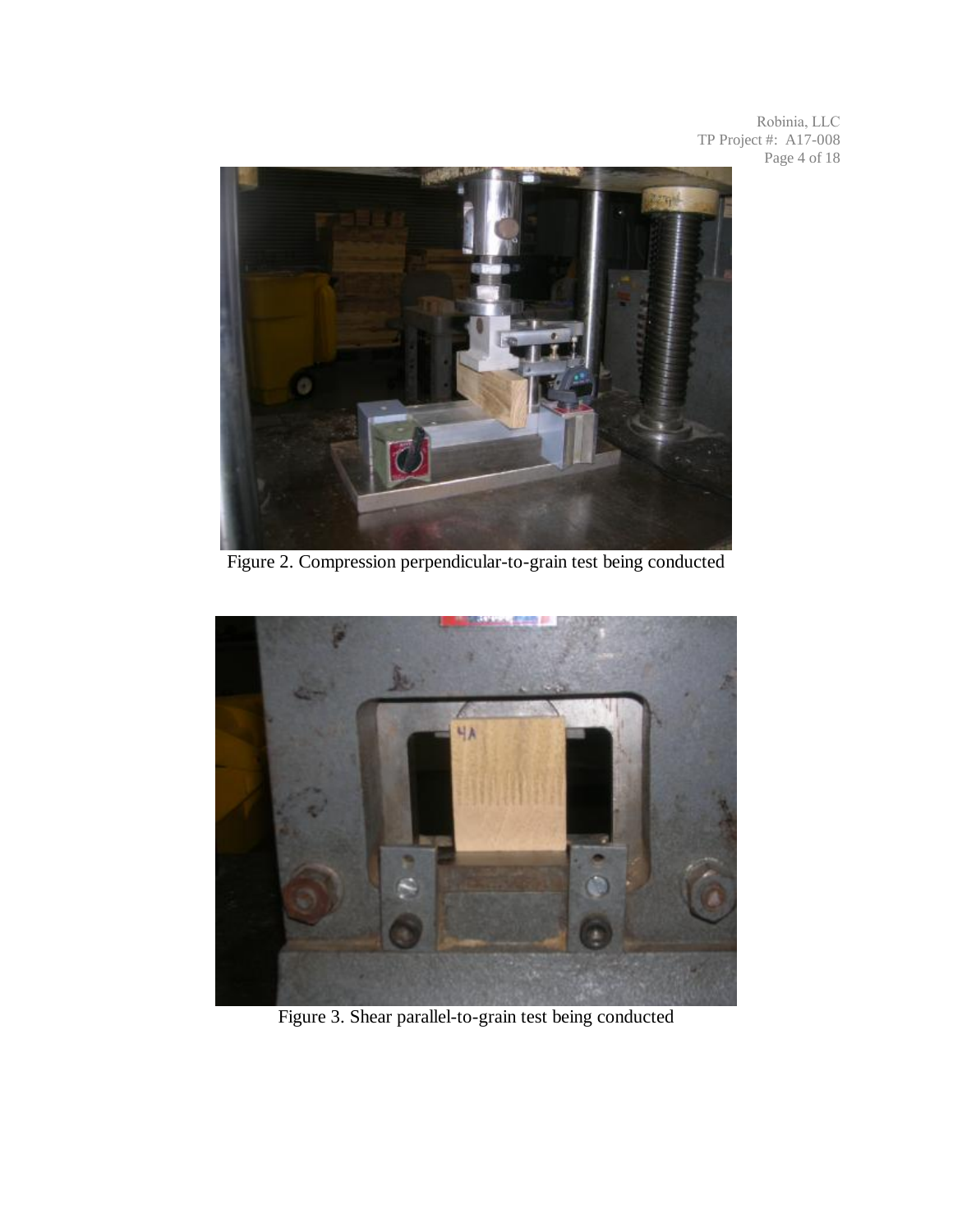Robinia, LLC TP Project #: A17-008 Page 5 of 18



Figure 4. Bending test being conducted

### **Results**

Test results are summarized in Tables 2 - 5. Detailed results for compression parallel to grain and shear parallel to grain tests are shown in Appendix 1. Individual bending test results are shown in Appendix 2.

| Specimen#      | Maximum Load (pounds) | Crushing strength (psi) | Moisture content (%) |
|----------------|-----------------------|-------------------------|----------------------|
|                | 5400                  | 9461                    | 9                    |
| $\overline{2}$ | 5450                  | 9939                    | 9                    |
| 3              | 5330                  | 9351                    | 9                    |
| $\overline{4}$ | 4250                  | 7566                    | 10                   |
| 5              | 5750                  | 10168                   | 9                    |
| 6              | 4800                  | 8628                    | 10                   |
| 7              | 5950                  | 10342                   | 10                   |
| 8              | 6080                  | 10780                   | 9                    |
| 9              | 4750                  | 8664                    | 11                   |
| 10             | 5670                  | 10040                   | 10                   |
| 11             | 5380                  | 9451                    | 9                    |
| 12             | 5160                  | 9263                    | 10                   |
| 13             | 4850                  | 9403                    | 9                    |
| Average        | 5294                  | 9466                    | 10                   |

Table 2. Summary of compression parallel-to-grain test results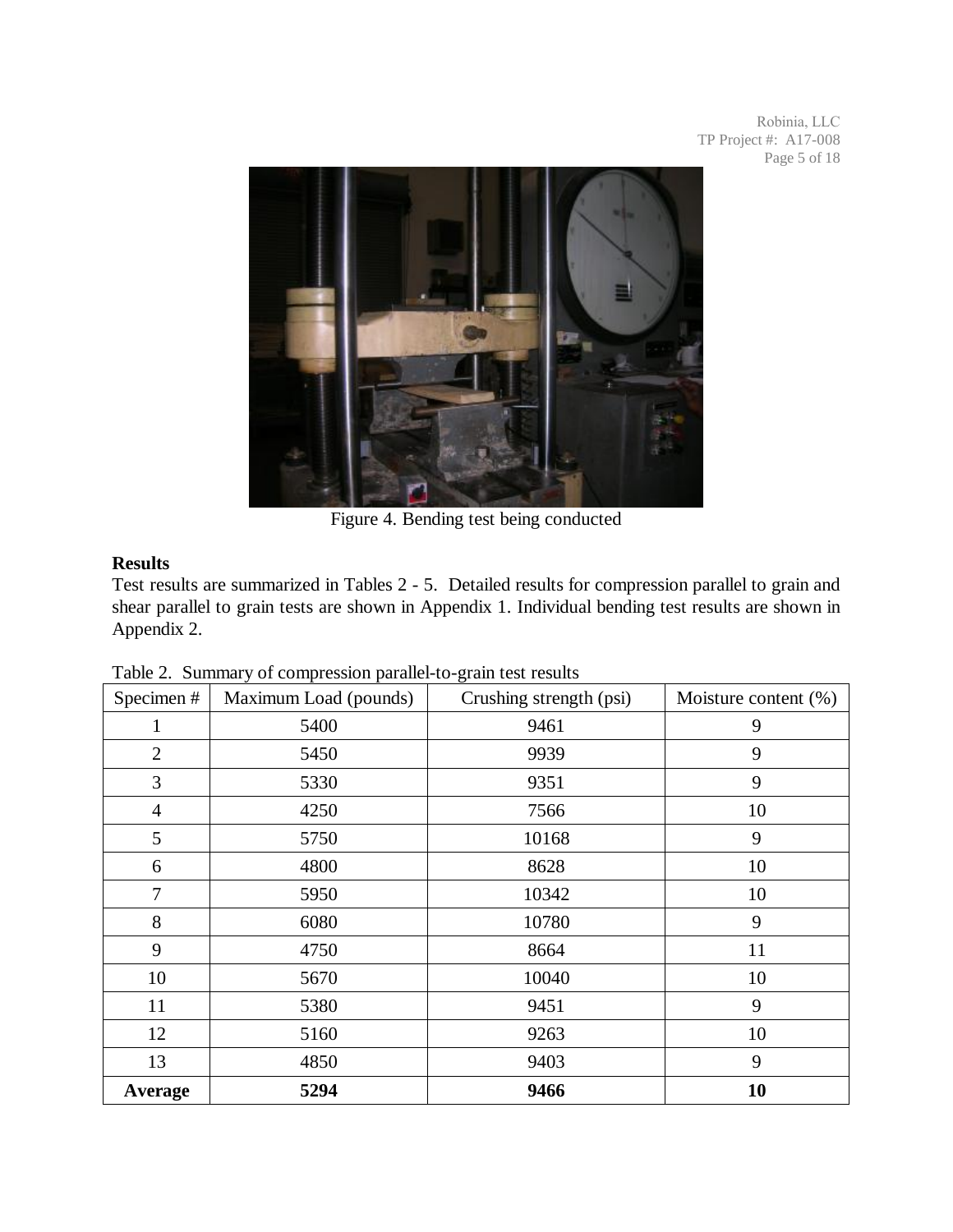| Specimen#      | Stress @ 0.02" deformation | Stress @ 0.04" deformation | Moisture content |
|----------------|----------------------------|----------------------------|------------------|
|                | (psi)                      | (psi)                      | (% )             |
|                | 993                        | 2053                       | 8                |
| $\overline{2}$ | 462                        | 1715                       | 9                |
| 3              | 1587                       | 2778                       | 8                |
| 4              | 792                        | 1979                       | 10               |
| 5              | 1132                       | 1997                       | 9                |
| 6              | 1321                       | 2378                       | 10               |
| 7              | 464                        | 1788                       | 9                |
| 8              | 1321                       | 2378                       | 10               |
| 9              | 927                        | 1987                       | 9                |
| 10             | 1120                       | 2240                       | 10               |
| 11             | 991                        | 2114                       | 10               |
| 12             | 468                        | 1805                       | 8                |
| Average        | 965                        | 2101                       | 9                |

Table 3. Summary of compression perpendicular-to-grain test results

Table 4. Summary of shear parallel-to-grain test results

| Specimen#      | Maximum Load<br>(pounds) | Shear strength<br>(psi) | Moisture content<br>$(\%)$ |
|----------------|--------------------------|-------------------------|----------------------------|
|                | 5350                     | 981                     | 15                         |
| $\overline{2}$ | 5400                     | 988                     | 16                         |
| 3              | 6040                     | 1065                    | 16                         |
| $\overline{4}$ | 6850                     | 1232                    | 16                         |
| 5              | 6150                     | 1113                    | 16                         |
| 6              | 5660                     | 1030                    | 16                         |
| 7              | 8320                     | 1489                    | 16                         |
| 8              | 5850                     | 1034                    | 15                         |
| 9              | 6940                     | 1217                    | 17                         |
| 10             | 6740                     | 1213                    | 16                         |
| 11             | 6810                     | 1227                    | 16                         |
| 12             | 5800                     | 1039                    | 15                         |
| Average        | 5958                     | 1076                    | 16                         |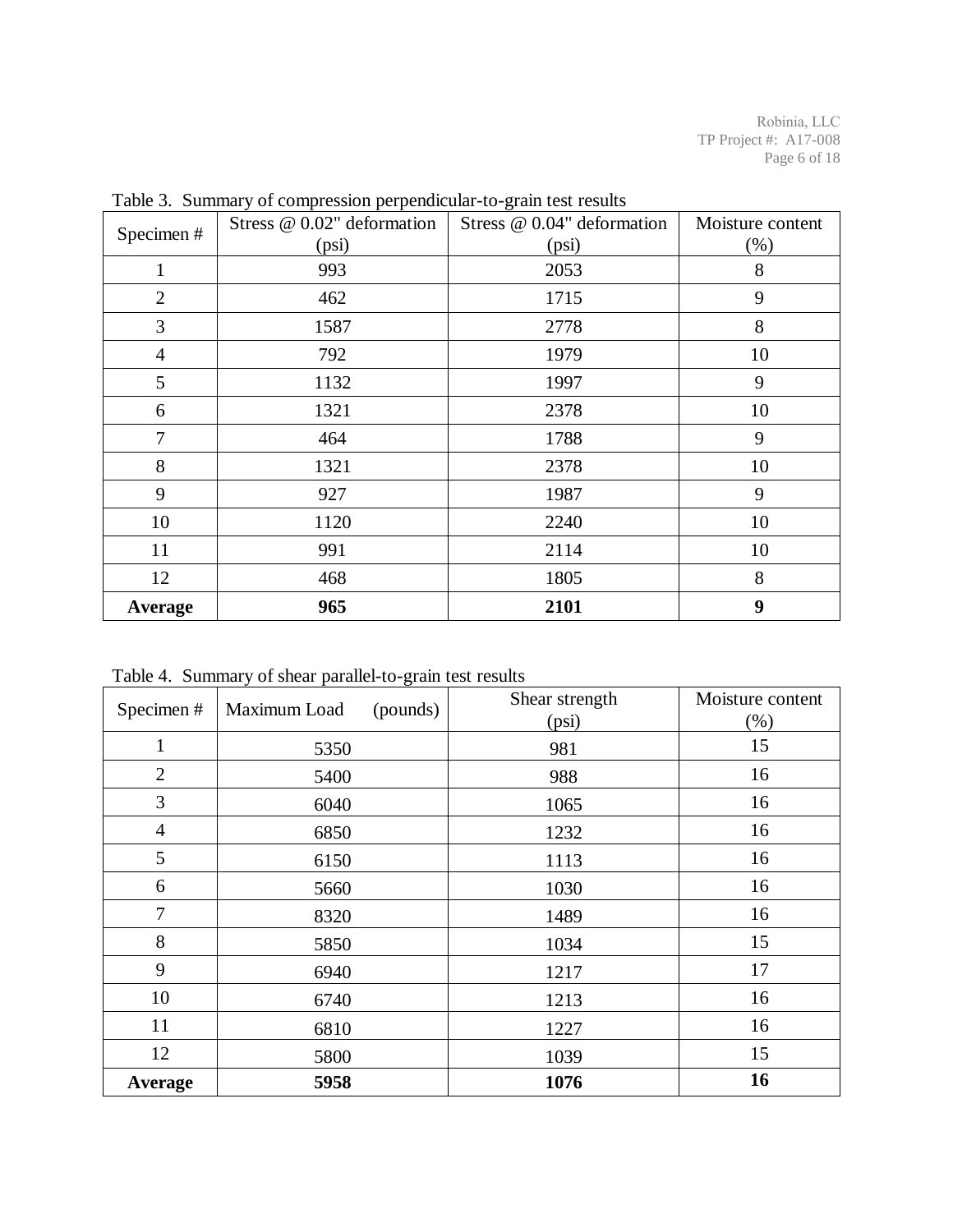Robinia, LLC TP Project #: A17-008 Page 7 of 18

| Specimen       | Width | Depth | Weight | Max. Load | <b>MOR</b> | <b>MOE</b> | Wood Failure |
|----------------|-------|-------|--------|-----------|------------|------------|--------------|
| #              | (in.) | (in.) | (g)    | (lbf)     | (psi)      | (psi)      | (% )         |
|                | 3.903 | 0.818 | 695.1  | 1494      | 15446      | 2116262    | 100          |
| 2              | 3.853 | 0.797 | 810.1  | 1690      | 18644      | 2902728    | 95           |
| 3              | 3.849 | 0.809 | 819.7  | 1100      | 11790      | 2326585    | 100          |
| $\overline{4}$ | 3.901 | 0.814 | 888.4  | 1520      | 15878      | 2349018    | 95           |
| 5              | 3.903 | 0.811 | 811.3  | 1210      | 12726      | 2414896    | 90           |
| 6              | 3.880 | 0.817 | 818.7  | 1496      | 15596      | 2355775    | 90           |
| 7              | 3.893 | 0.818 | 774.9  | 1322      | 13703      | 2422115    | 95           |
| Average        |       |       |        |           | 14826      | 2412483    |              |
| Std. Dev.      |       |       |        |           | 2293       | 239028     |              |
| $COV$ $(\% )$  |       |       |        |           | 15.5       | 9.9        |              |

Table 5. Summary of bending test results

Tested and Submitted By: Report Reviewed By:

Just Humy Chen

G. H. (Joe) Chen Darin Thompson **Timber Products Inspection, Inc. Timber Products Inspection, Inc. Lab Coordinator/Research Scientist Physical Lab Manager**

Or They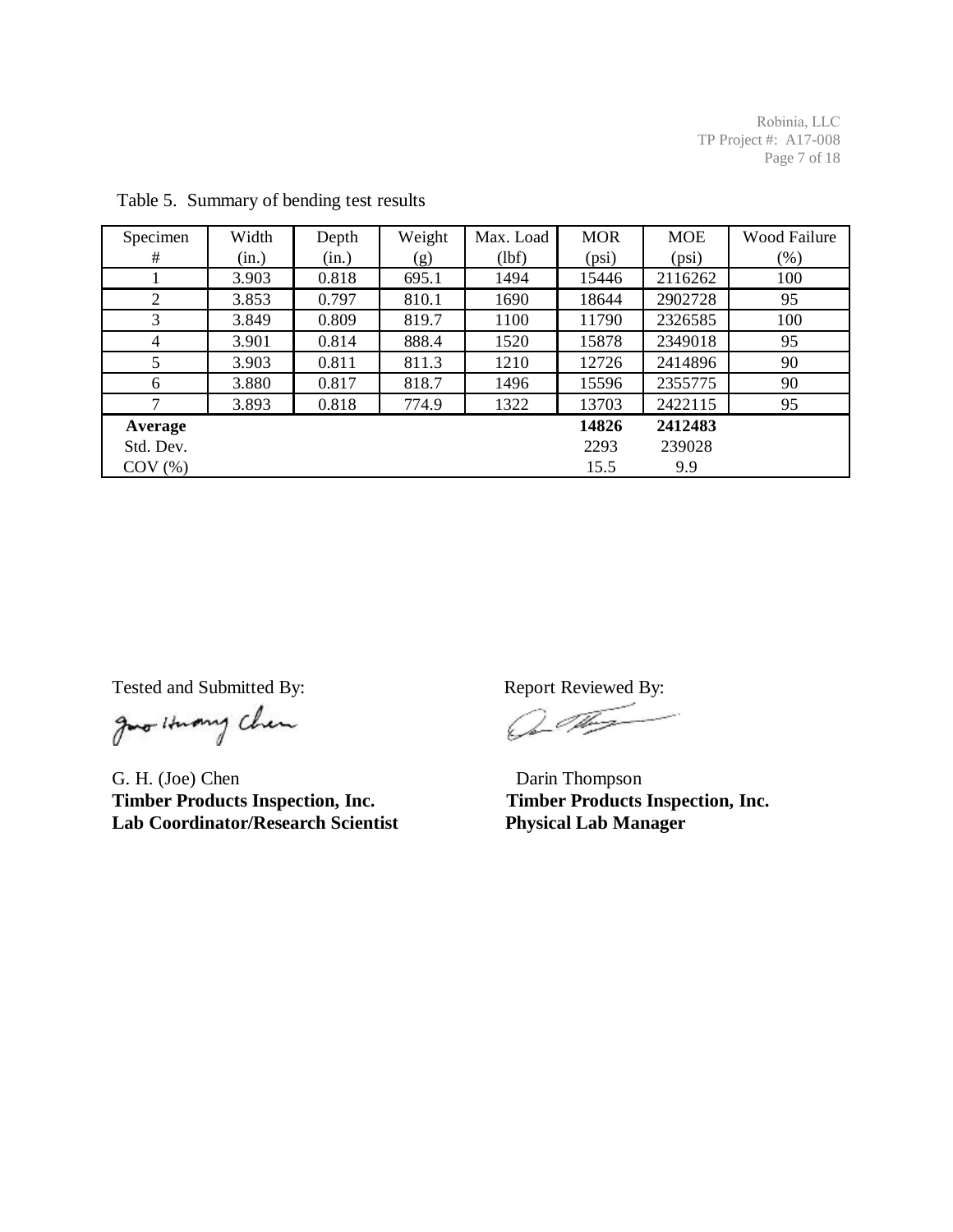Robinia, LLC TP Project #: A17-008 Page 8 of 18

### **APPENDIX 1**

### **DETAILED TEST RESULTS**

#### **ASTM D143 Compression Parallel to Grain Test**

| Project:<br>Sample: | A17-008<br>Black Locust (FJ samples) |       | Date:<br>Tested by: | 3/13/2017<br>CAH |           |          |
|---------------------|--------------------------------------|-------|---------------------|------------------|-----------|----------|
|                     |                                      |       |                     |                  |           | Comp.    |
|                     | Length                               | Width | <b>Thickness</b>    | Weight           | Max. Load | Strength |
| Specimen#           | (in.)                                | (in.) | (in.)               | (g)              | (pounds)  | (psi)    |
| 1                   | 4.092                                | 0.753 | 0.758               | 28.11            | 5400      | 9461     |
| $\overline{2}$      | 4.081                                | 0.740 | 0.741               | 27.01            | 5450      | 9939     |
| 3                   | 4.169                                | 0.753 | 0.757               | 30.36            | 5330      | 9351     |
| $\overline{4}$      | 4.039                                | 0.742 | 0.757               | 29.93            | 4250      | 7566     |
| 5                   | 4.104                                | 0.753 | 0.751               | 28.36            | 5750      | 10168    |
| 6                   | 4.095                                | 0.732 | 0.760               | 28.50            | 4800      | 8628     |
| 7                   | 4.170                                | 0.755 | 0.762               | 34.45            | 5950      | 10342    |
| 8                   | 4.087                                | 0.749 | 0.753               | 28.54            | 6080      | 10780    |
| 9                   | 4.122                                | 0.731 | 0.750               | 29.37            | 4750      | 8664     |
| 10                  | 4.056                                | 0.747 | 0.756               | 27.90            | 5670      | 10040    |
| 11                  | 4.111                                | 0.756 | 0.753               | 29.20            | 5380      | 9451     |
| 12                  | 4.101                                | 0.733 | 0.760               | 30.33            | 5160      | 9263     |
| 13                  | 4.109                                | 0.685 | 0.753               | 27.55            | 4850      | 9403     |
| Average             |                                      |       |                     |                  | 5294      | 9466     |
| Std. Dev.           |                                      |       |                     |                  |           | 844      |
| COV (%)             |                                      |       |                     |                  |           | 8.9      |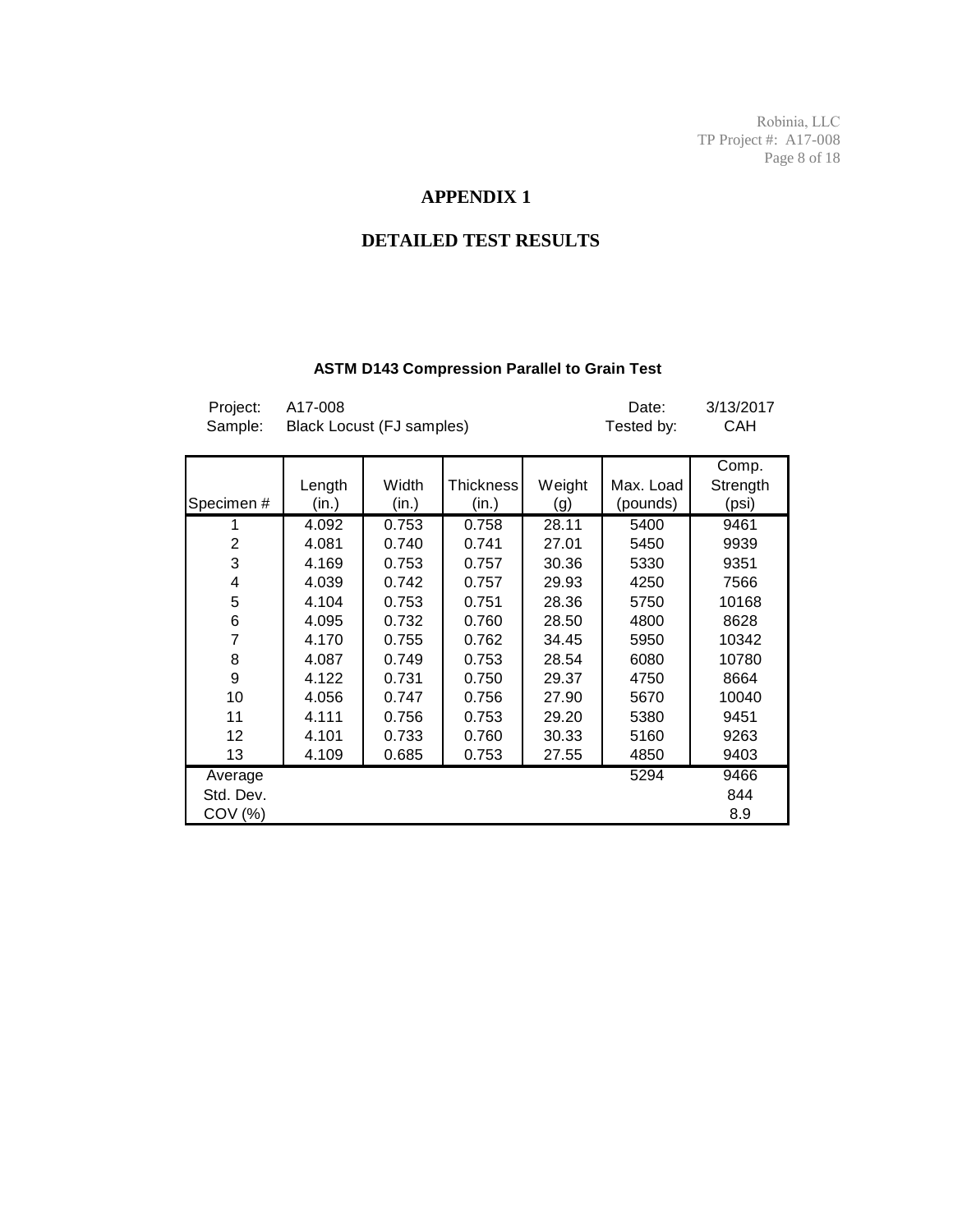Robinia, LLC TP Project #: A17-008 Page 9 of 18

#### **ASTM D143 Compression-Perpendicular-to-Grain Test Results**

Project No.: A17-008 **Date tested:** 3/14/2017

Tested by: CAH

Sample: Finger-Jointed Black Locust Width of plate: 2" Speed of Machine: 0.012"

|                |        |                  |        |        | Load @ 0.02" | Load @ 0.04" | Stress @ 0.02" | Stress @ 0.04" |
|----------------|--------|------------------|--------|--------|--------------|--------------|----------------|----------------|
| Specimen       | Height | <b>Thickness</b> | Length | Weight | deformation  | deformation  | deformation    | deformation    |
| No.            | (in.)  | (in.)            | (in.)  | (g)    | (pounds)     | (pounds)     | (psi)          | (psi)          |
|                | 2.146  | 0.755            | 6.117  | 134.2  | 1500         | 3100         | 993            | 2053           |
| $\overline{2}$ | 2.113  | 0.758            | 6.103  | 123.7  | 700          | 2600         | 462            | 1715           |
| 3              | 2.178  | 0.756            | 6.132  | 130.6  | 2400         | 4200         | 1587           | 2778           |
| 4              | 2.175  | 0.758            | 6.119  | 128.7  | 1200         | 3000         | 792            | 1979           |
| 5              | 2.118  | 0.758            | 6.101  | 124.7  | 1700         | 3000         | 1132           | 1997           |
| 6              | 2.137  | 0.757            | 6.115  | 118.3  | 3000         | 3600         | 1321           | 2378           |
| 7              | 2.188  | 0.755            | 6.158  | 133.1  | 700          | 2700         | 464            | 1788           |
| 8              | 2.16   | 0.757            | 6.138  | 119.2  | 2000         | 3600         | 1321           | 2378           |
| 9              | 2.17   | 0.755            | 6.11   | 121.6  | 1400         | 3100         | 927            | 2053           |
| 10             | 2.187  | 0.759            | 6.133  | 124.3  | 1700         | 3400         | 1120           | 2240           |
| 11             | 2.171  | 0.757            | 6.099  | 123.9  | 1500         | 3200         | 991            | 2114           |
| 12             | 2.147  | 0.748            | 6.140  | 116.9  | 700          | 2700         | 468            | 1805           |
| Average        | 2.168  | 0.755            | 6.124  | 121.7  | 1300         | 3100         | 860            | 2053           |
| Std Dev.       |        |                  |        |        |              |              | 345            | 224            |
| COV (%)        |        |                  |        |        |              |              | 40.2           | 10.9           |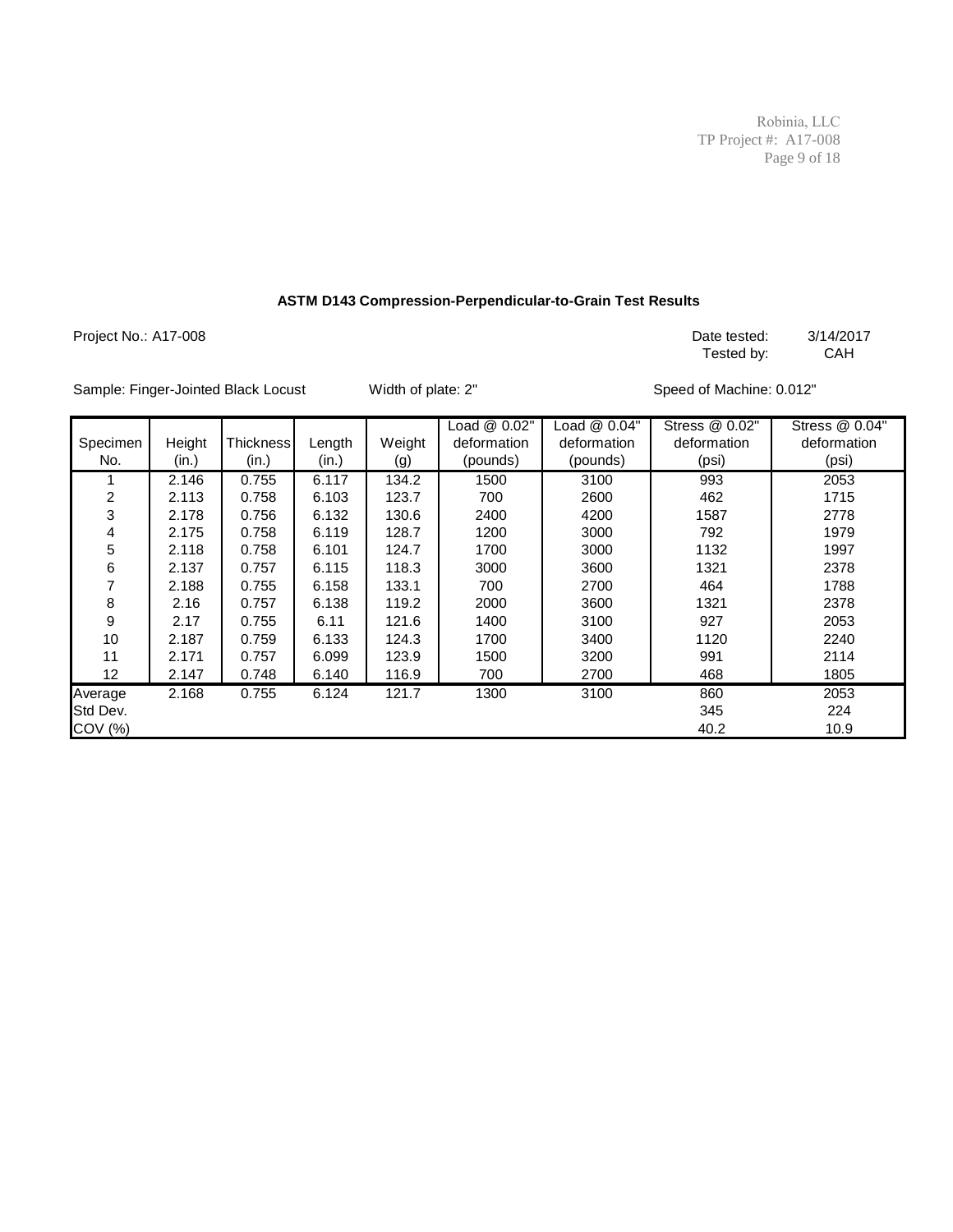Robinia, LLC TP Project #: A17-008 Page 10 of 18

|                    |       |        |          |          | Test Date: | 3/13/2017 |
|--------------------|-------|--------|----------|----------|------------|-----------|
| Project #: A17-008 |       |        |          |          | Tested by: | CAH       |
|                    |       | Shear  | Maximum  | Shear    |            |           |
| Specimen           | Width | Length | Load     | Strength |            |           |
| No.                | (in)  | (in)   | (pounds) | (psi)    |            |           |
| 1                  | 2.087 | 2.613  | 5350     | 981      |            |           |
| 2                  | 2.140 | 2.553  | 5400     | 988      |            |           |
| 3                  | 2.190 | 2.590  | 6040     | 1065     |            |           |
| 4                  | 2.166 | 2.568  | 6850     | 1232     |            |           |
| 5                  | 2.126 | 2.599  | 6150     | 1113     |            |           |
| 6                  | 2.119 | 2.594  | 5660     | 1030     |            |           |
| 7                  | 2.156 | 2.592  | 8320     | 1489     |            |           |
| 8                  | 2.153 | 2.627  | 5850     | 1034     |            |           |
| 9                  | 2.190 | 2.604  | 6940     | 1217     |            |           |
| 10                 | 2.180 | 2.549  | 6740     | 1213     |            |           |
| 11                 | 2.138 | 2.595  | 6810     | 1227     |            |           |
| 12                 | 2.154 | 2.592  | 5800     | 1039     |            |           |
| Average            |       |        | 5958     | 1076     |            |           |
| Std Dev.           |       |        |          | 147      |            |           |
| COV (%)            |       |        |          | 13.6     |            |           |

### **ASTM D-143 Shear Parallel to Grain Test Results**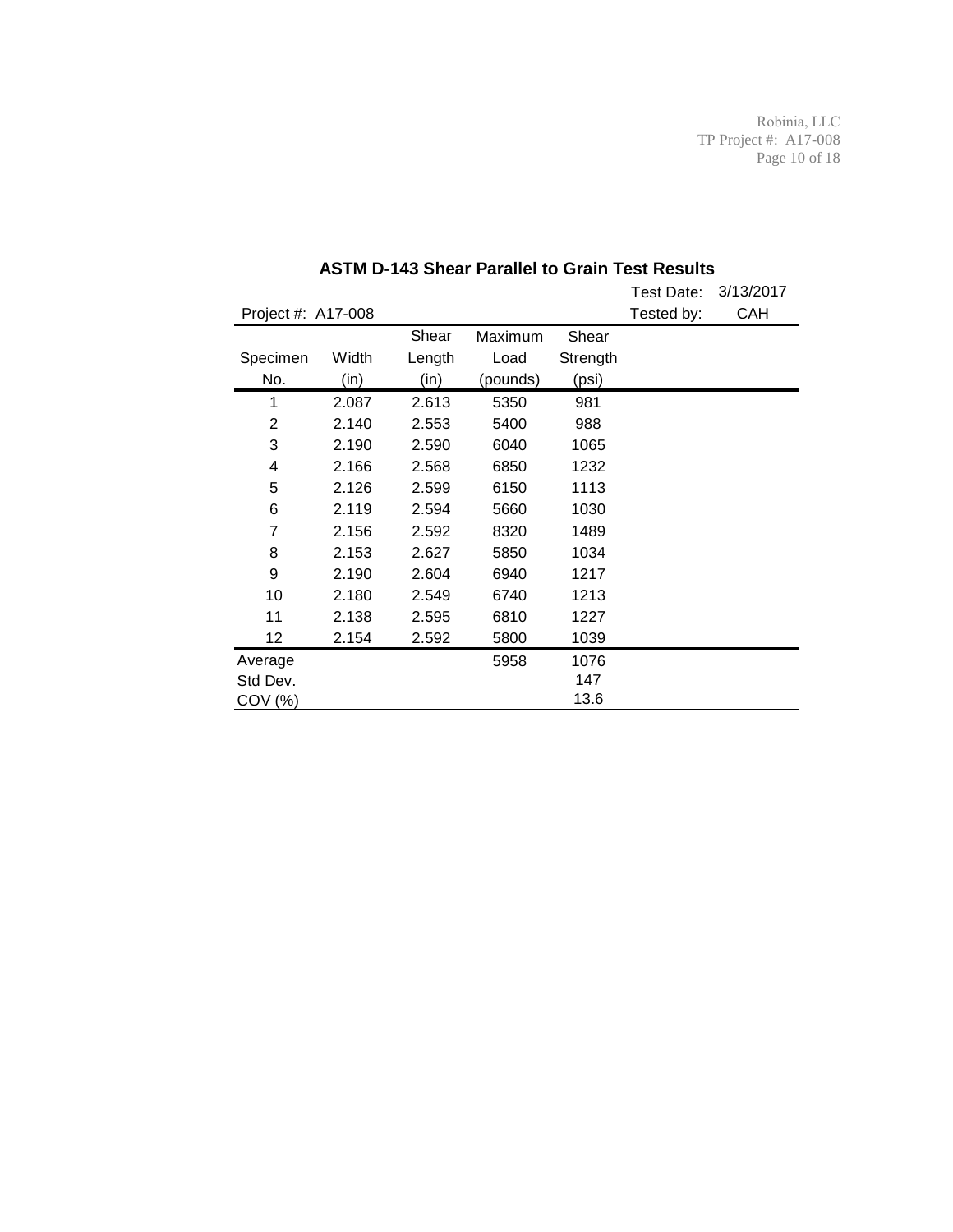Robinia, LLC TP Project #: A17-008 Page 11 of 18

# **APPENDIX 2**

# **INDIVIDUAL BENDING TEST RESULTS**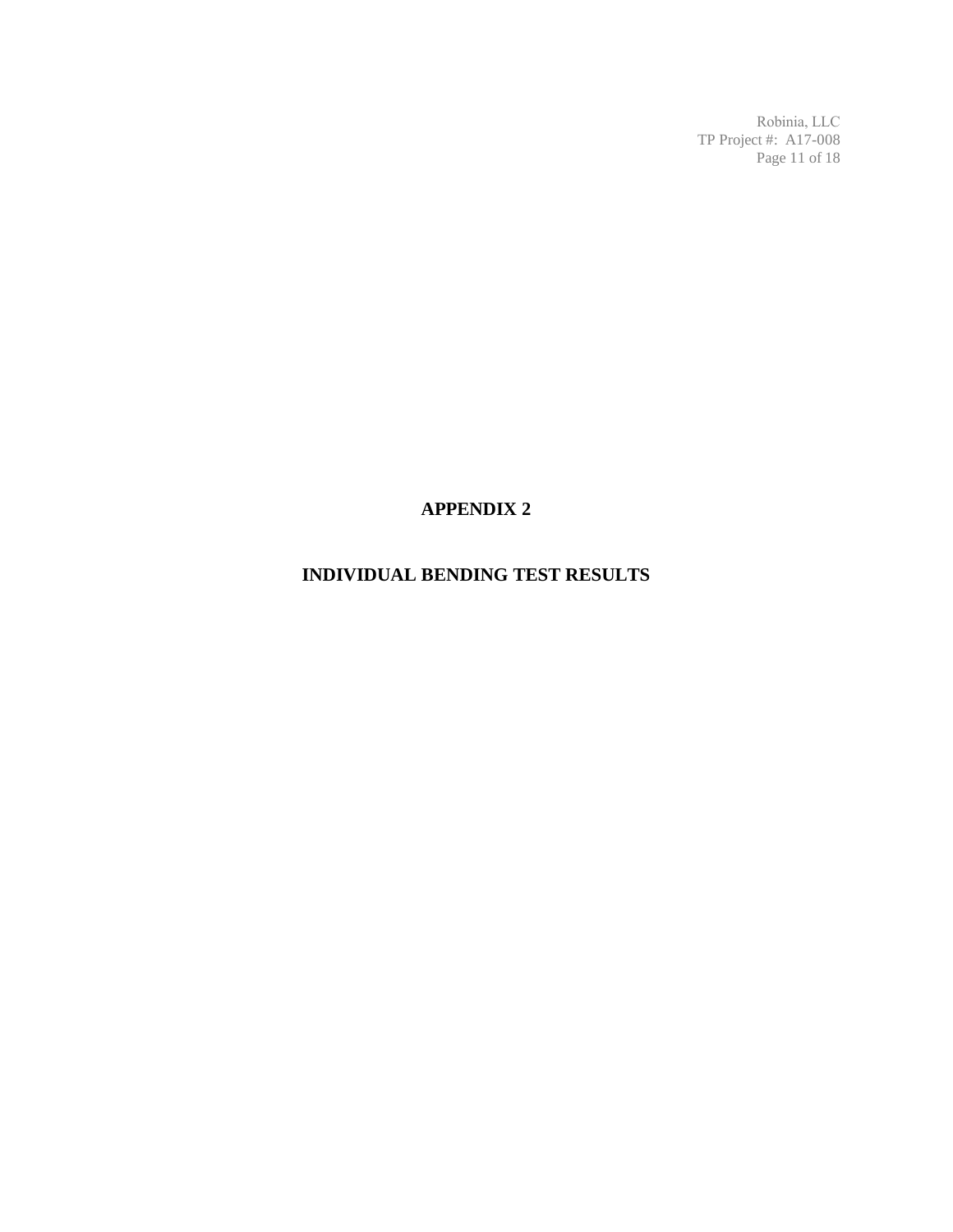Robinia, LLC TP Project #: A17-008 Page 12 of 18

Project No. A17-008 Sample ID  $\mathbf{1}$ Material Black Locust FJ Date tested (dd/mm/yyyy) 4/3/2017 Test span, L (in.) 18.0 Half-shear span, a (in.)  $9.0$ Speed of testing, N (in./min)  $0.20$ Target low load P1 (lbf) 100 Target high load P2 (lbf) 300 Data sampling frequency (Hz)  $0.2$ Ambient tempearture (°F) 75 Tested by CAH Length (in.), L 20.625 Width (in), b 3.903 Depth (in.), d 0.818 Weight (g) 695.1 Pre-loadf (lbf) 20 Ultimate load (lbf) 1494 **MOR** 15446 MOE 2116262 Wood Failure (%) 100 Load (lbf) Defl (in)  $0.0000$  $\overline{0}$  $20$ 0.0075 40 0.0155 60  $0.0225$ 80  $0.0290$ 100 0.0350 120 0.0420 140 0.0480 160 0.0545 180 0.0610 200 0.0675 220 0.0740 240  $0.0805$ 

260

280

300

320

340

360

380

400

0.0870

0.0930

0.0995

0.1065

0.1130

0.1195

0.1255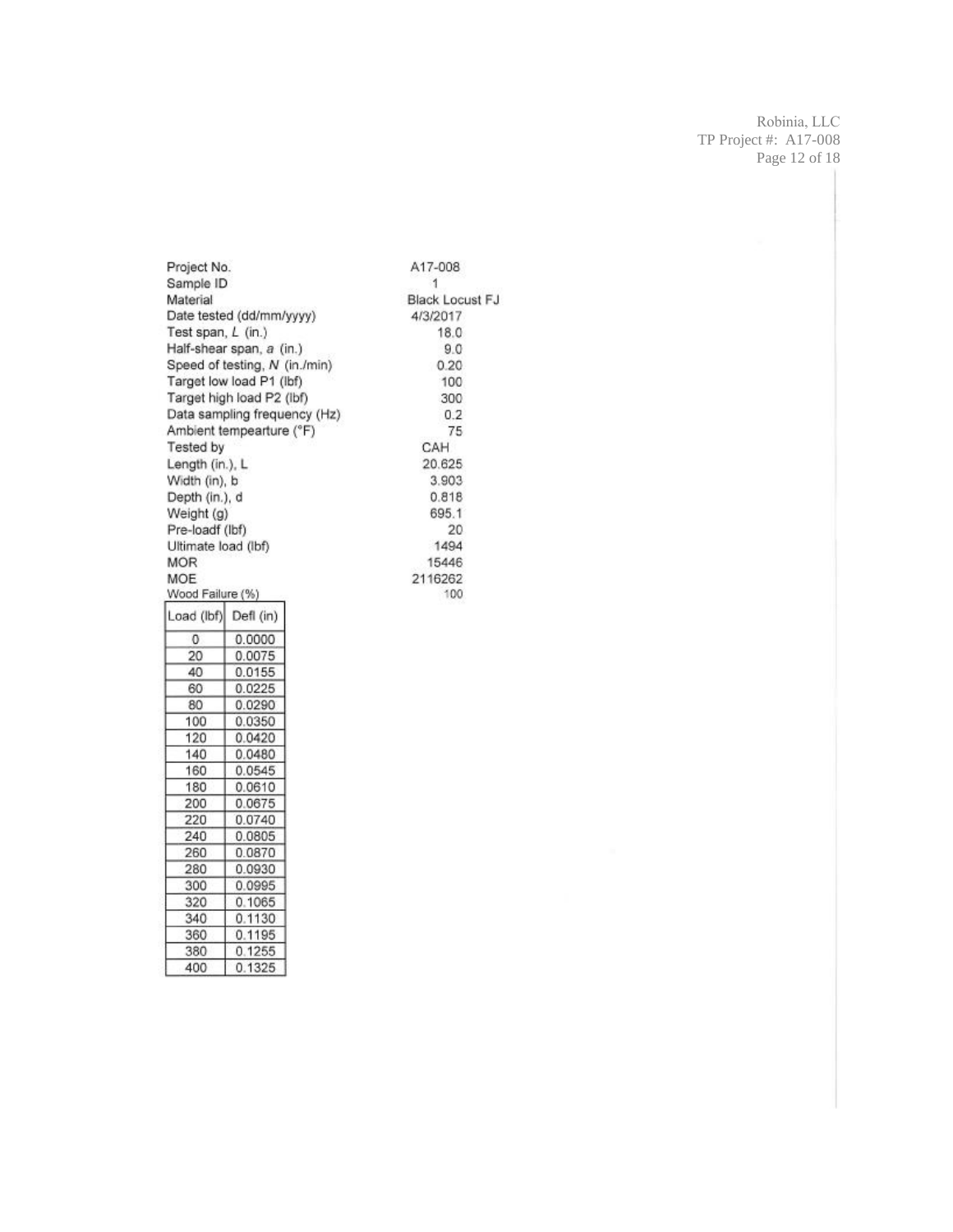Robinia, LLC TP Project #: A17-008 Page 13 of 18

Project No. A17-008 Sample ID  $\overline{2}$ Material Black Locust FJ Date tested (dd/mm/yyyy) 4/3/2017 Test span, L (in.) 18.0 Half-shear span, a (in.)  $9.0$ Speed of testing, N (in./min)  $0.20$ Target low load P1 (lbf) 100 Target high load P2 (lbf) 300 Data sampling frequency (Hz)  $0.2$ Ambient tempearture (°F) 75 Tested by CAH Length (in.), L 20.375 Width (in), b 3.853 Depth (in.), d 0.797 Weight (g) 810.1 Pre-loadf (lbf) 20 Ultimate load (lbf) 1690 **MOR** 18644 **MOE** 2902728 Wood Failure (%) 95 Load (lbf) Defi (in) 0.0000  $\overline{0}$ 0.0070 20 40 0.0130 60  $0.0200$ 80 0.0255 100 0.0310 120 0.0370 140 0.0415 160 0.0465 180 0.0520 200 0.0570 220 0.0620 240 0.0670 260 0.0720

280

300

320

340

360

380

400

0.0775

0.0825

0.0885

0.0925

0.0975

0.1030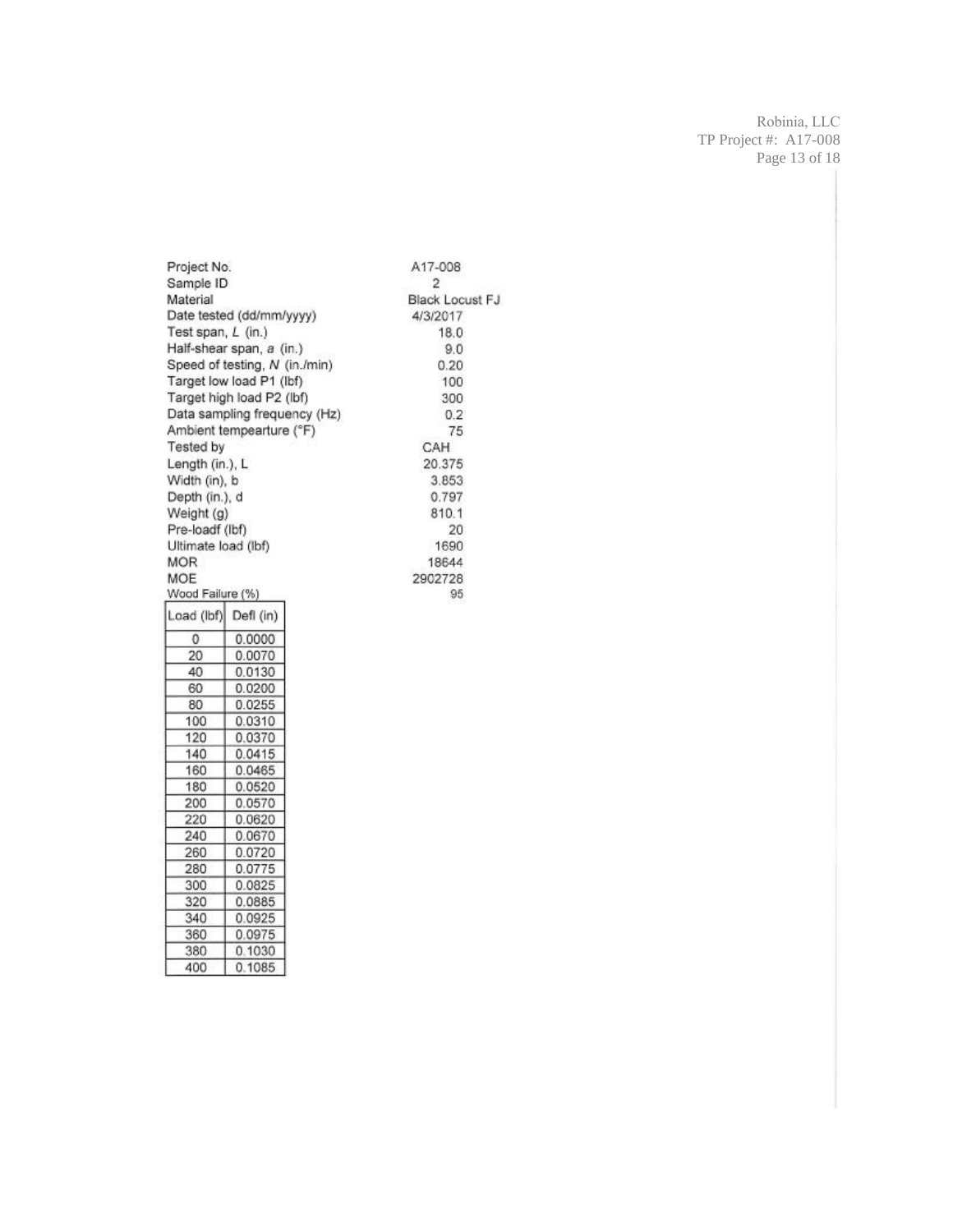Robinia, LLC TP Project #: A17-008 Page 14 of 18

Project No. A17-008 Sample ID  $\overline{3}$ Material Black Locust FJ Date tested (dd/mm/yyyy) 4/3/2017 Test span, L (in.) 18.0 Half-shear span, a (in.)  $9.0$ Speed of testing, N (in./min)  $0.20$ Target low load P1 (lbf) 100 Target high load P2 (lbf) 300 Data sampling frequency (Hz)  $0.2$ Ambient tempearture (°F) 75 Tested by CAH Length (in.), L 20.000 Width (in), b 3.849 Depth (in.), d  $0.809$ Weight (g) 819.7 Pre-loadf (lbf) 20 Ultimate load (lbf) 1100 **MOR** 11790 MOE 2326585 Wood Failure (%) 100 Load (lbf) Defl (in)  $\overline{0}$  $0.0000$ 20 0.0090 0.0165 40 60 0.0235 80 0.0290 100 0.0355 120 0.0420 0.0470 140 160  $0.0540$ 180 0.0600 200 0.0660 220 0.0730 240 0.0785 260 0.0845 280 0.0915

300

320

340

360

380

400

0.0970

0.1035

 $0.1100$ 

0.1155

 $0.1225$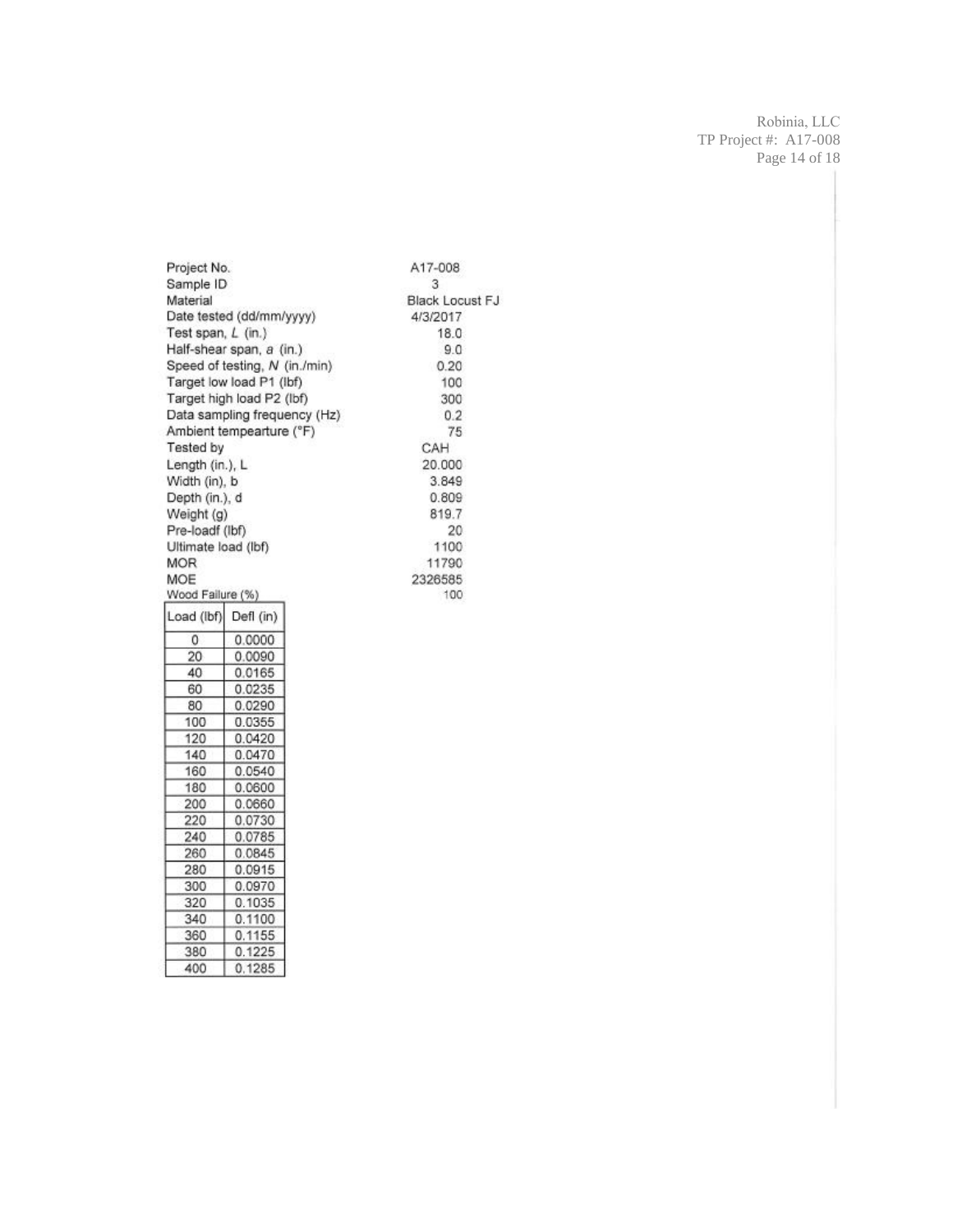Robinia, LLC TP Project #: A17-008 Page 15 of 18

Project No. A17-008 Sample ID  $\sqrt{4}$ Material Black Locust FJ Date tested (dd/mm/yyyy) 4/3/2017 Test span, L (in.) 18.0 Half-shear span, a (in.)  $9.0$ Speed of testing, N (in./min)  $0.20$ Target low load P1 (lbf) 100 Target high load P2 (lbf) 300 Data sampling frequency (Hz)  $0.2$ Ambient tempearture (°F) 75 Tested by CAH Length (in.), L 20.125 Width (in), b 3.901 Depth (in.), d 0.814 Weight (g) 888.4 Pre-loadf (lbf) 20 Ultimate load (lbf) 1520 **MOR** 15878 MOE 2349018 Wood Failure (%) 95 Load (lbf) Defl (in)  $\overline{0}$  $0.0000$ 20 0.0095 0.0175 40 60 0.0255 80 0.0320 100 0.0395 120 0.0465 140 0.0530 0.0590 160 180 0.0645

| 200 | 0.0705 |
|-----|--------|
| 220 | 0.0760 |
| 240 | 0.0815 |
| 260 | 0.0870 |
| 280 | 0.0930 |
| 300 | 0.0985 |
| 320 | 0.1040 |
| 340 | 0.1095 |
| 360 | 0.1155 |
| 380 | 0.1215 |

0.1270

400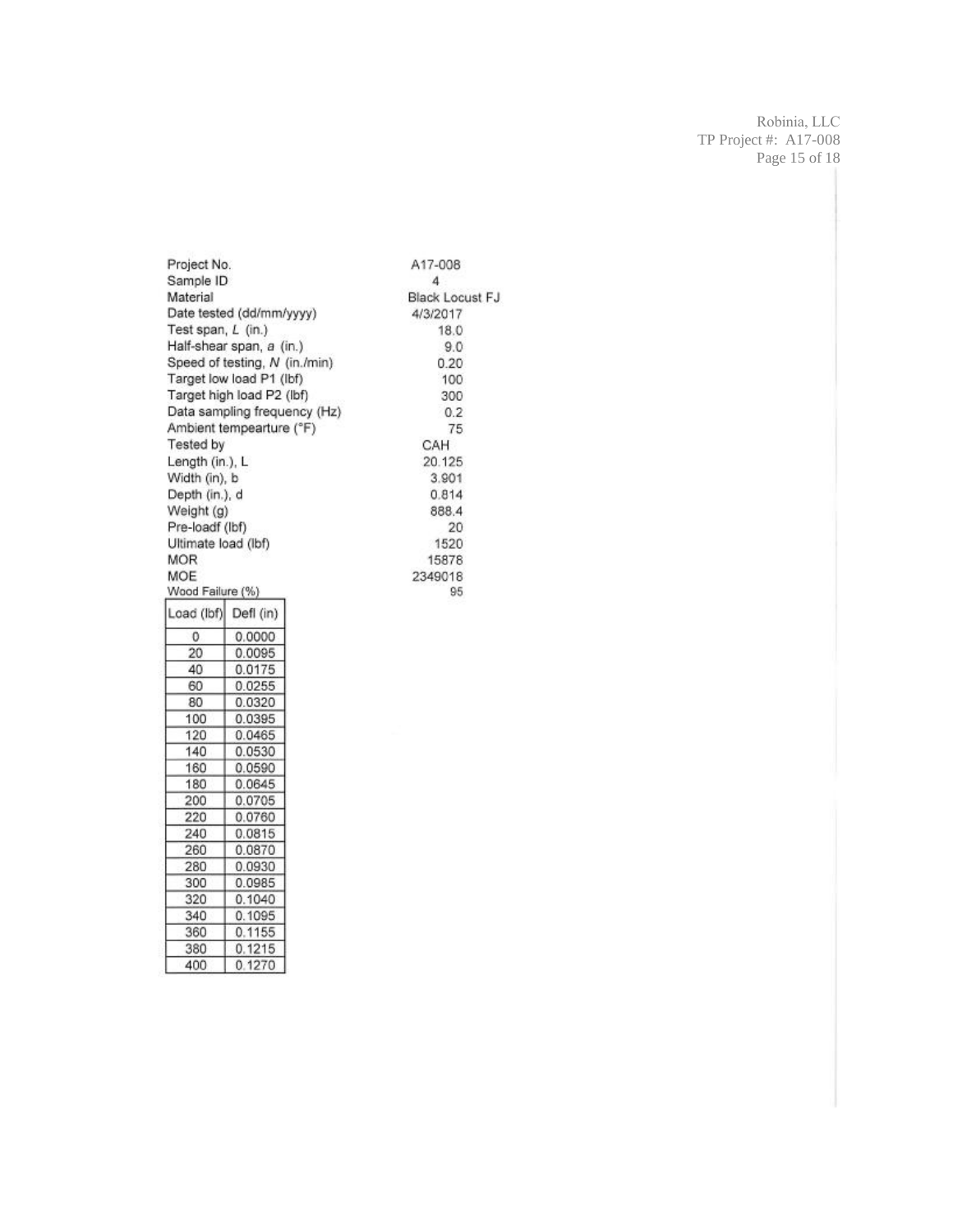Robinia, LLC TP Project #: A17-008 Page 16 of 18

Project No. A17-008 Sample ID 5 Black Locust FJ Material Date tested (dd/mm/yyyy) 4/3/2017 Test span, L (in.) 18.0 Half-shear span, a (in.)  $9.0$ Speed of testing, N (in./min)  $0.20$ Target low load P1 (lbf) 100 Target high load P2 (lbf) 300 Data sampling frequency (Hz)  $0.2$ Ambient tempearture (°F) 75 Tested by CAH Length (in.), L 20.625 Width (in), b 3.903 Depth (in.), d 0.811 Weight (g) 811.3 Pre-loadf (lbf) 20 Ultimate load (lbf) 1210 **MOR** 12726 2414896 **MOE** Wood Failure (%) 90 Load (lbf) Defl (in)  $0.0000$  $\overline{0}$ 20 0.0080 40 0.0150 60  $0.0220$ 80 0.0285 100 0.0345 120 0.0405 140 0.0465 160 0.0520

| 180 | 0.0580 |
|-----|--------|
| 200 | 0.0640 |
| 220 | 0.0700 |
| 240 | 0.0755 |
| 260 | 0.0815 |
| 280 | 0.0870 |
| 300 | 0.0925 |
| 320 | 0.0985 |
| 340 | 0.1045 |
| 360 | 0.1100 |
| 380 | 0.1155 |

0.1215

400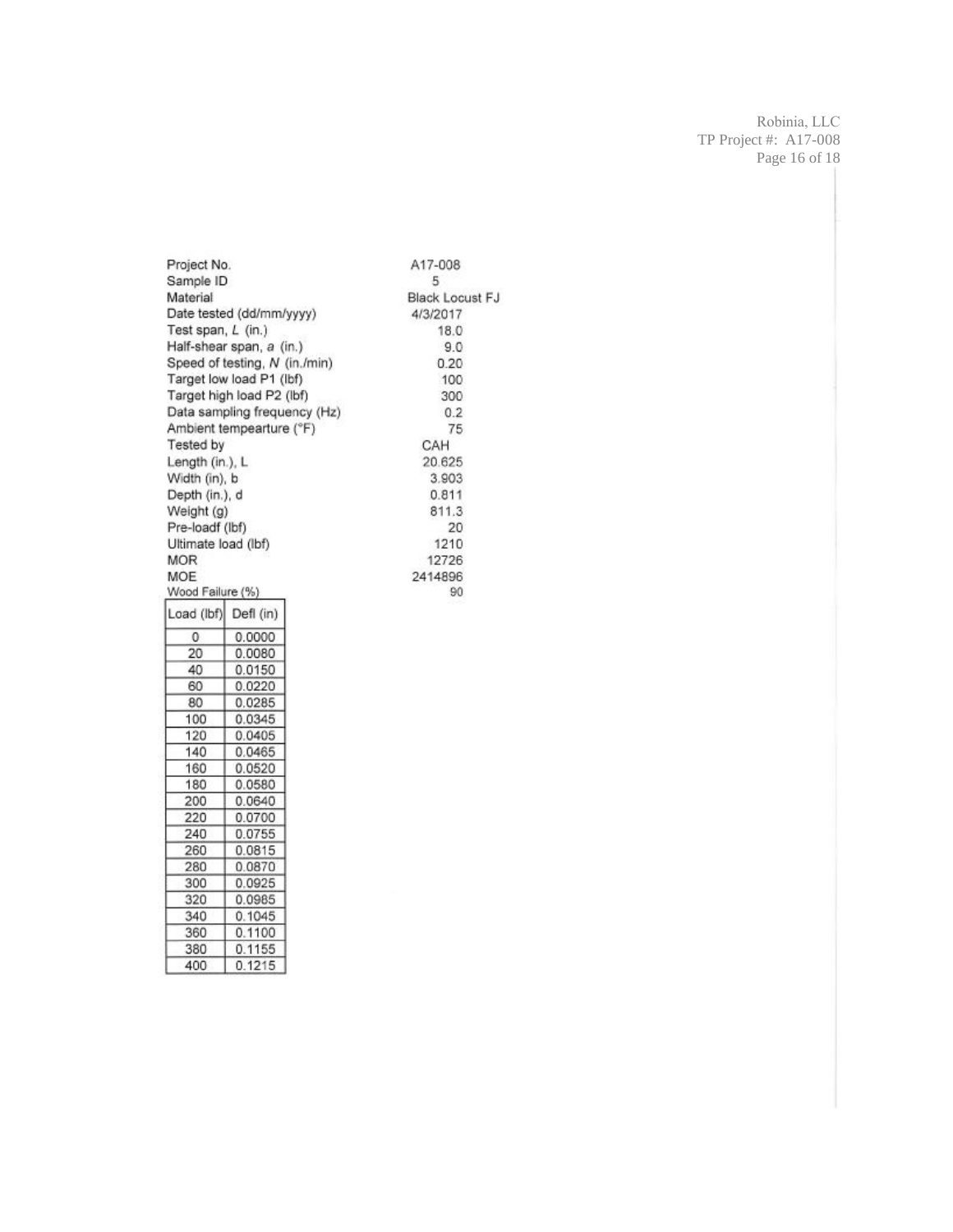Robinia, LLC TP Project #: A17-008 Page 17 of 18

Project No. A17-008 Sample ID 6 Material Black Locust FJ Date tested (dd/mm/yyyy) 4/3/2017 Test span, L (in.) 18.0 Half-shear span, a (in.)  $9.0$ Speed of testing, N (in./min)  $0.20$ Target low load P1 (lbf) 100 Target high load P2 (lbf) 300 Data sampling frequency (Hz)  $0.2$ Ambient tempearture (°F) 75 **Tested by** CAH Length (in.), L 20.625 Width (in), b 3.880 Depth (in.), d 0.817 Weight (g) 818.7 Pre-loadf (lbf) 20 Ultimate load (lbf) 1496 **MOR** 15596 MOE 2355775 Wood Failure (%) 90 Load (lbf) Defl (in)  $\overline{0}$  $0.0000$ 0.0085 20 40 0.0160  $0.0220$ 60 0.0275 80 100 0.0340  $0.0400$ 120 140 0.0460 160  $0.0515$ 180 0.0575 200 0.0635 220 0.0695 240 0.0750

260

280

300

320

340

360

380

400

0.0810

0.0865

0.0925

0.0985

 $0.1045$ 

 $0.1100$ 

0.1160